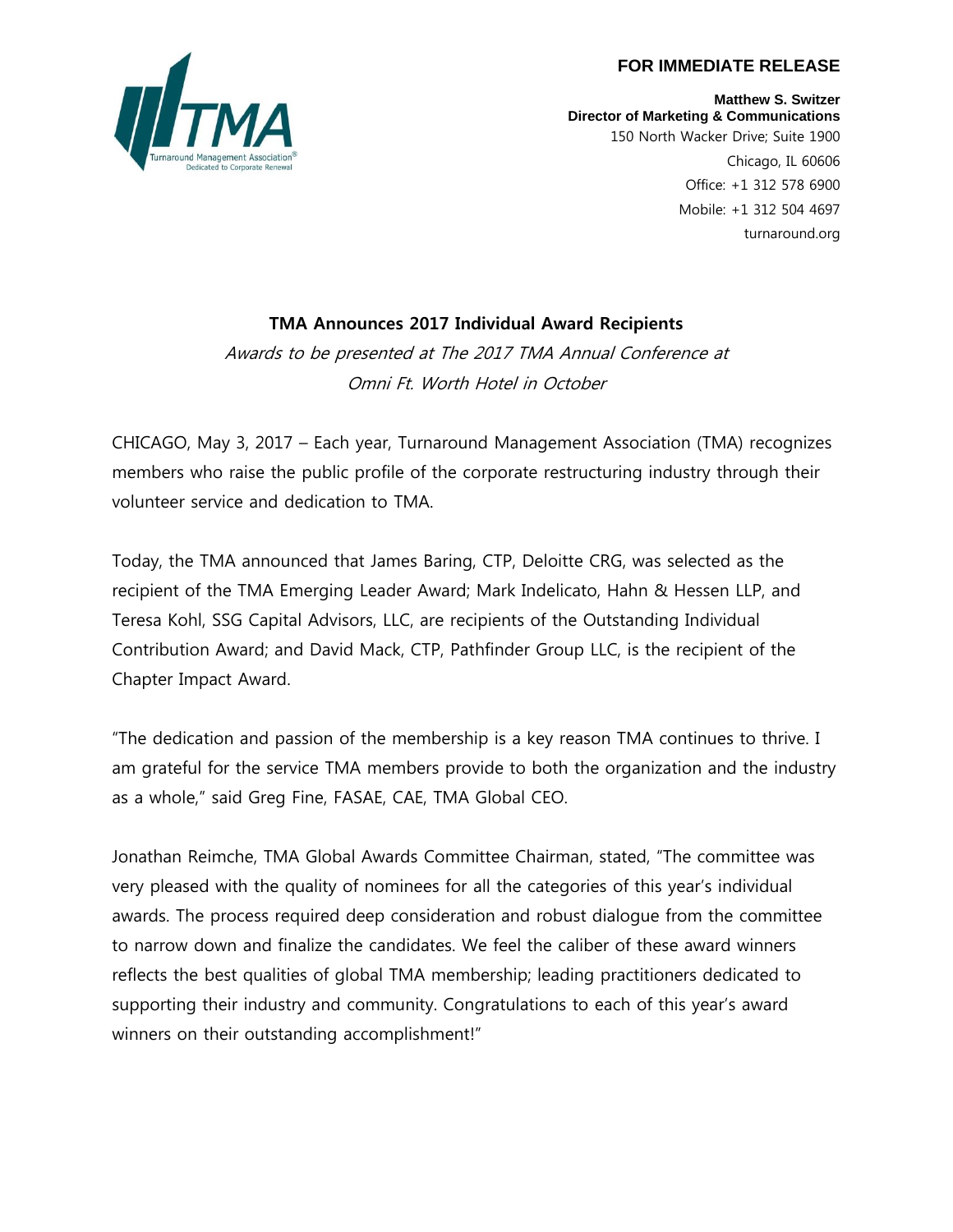All four winners will be recognized during an awards presentation at The 2017 TMA Annual Conference taking place October 23-25 at the Omni Fort Worth Hotel in Fort Worth, Texas. The TMA Annual features a full schedule of professional development presentations, networking, and business development opportunities. Learn more about the conference at [thetmaannual.org.](file:///C:/Users/MSwitzer/AppData/Local/Microsoft/Windows/Temporary%20Internet%20Files/Content.Outlook/BTGOFHZ2/thetmaannual.org)

## Emerging Leader Award

**James Baring, CTP,** senior consultant with Deloitte CRG, Deloitte Transactions and Business Analytics LLP, joined the TMA Southern California Chapter in 2012. In 2013, he was elected as both the chair of the NextGen Committee and a member of the Board of Directors for the chapter. Since that time, he has energetically dedicated himself to collaborating with other members to help enhance the TMA brand on local, national, and global levels to attract new members. As the NextGen chair in Southern California, he overhauled the NextGen event programming and standardized event-planning processes to allow NextGen members to take leadership roles in planning and executing high quality events. James was a member of the 2015 TMA Global NextGen Leadership Conference Planning Committee and led the conference's best practice sessions for building and maintaining NextGen membership. Since 2013, James has served on the planning committee for the Southern California Chapter's annual Veteran's Benefit event that has raised over \$100,000 for veteran's support organizations and won TMA's 2014 Special Consideration Award for outstanding contributions to charity work.

James has seven years of experience in the restructuring and turnaround industry. His first case as an analyst was a company-side restructuring of Contessa Premium Foods, which won the 2012 TMA Transaction of the Year for a Mid-size Company. Since then he has continued working as a company-side advisor and has been involved in a number of award winning restructurings of middle market companies. In 2014, James earned the Certified Turnaround Professional designation and joined Deloitte CRG in January 2015.

### Outstanding Individual Contribution Award

**Mark Indelicato,** managing partner at Hahn & Hessen LLP, helped revitalize the TMA New York City Chapter in 1996. Mark served on his Chapter's Board of Directors for a few years before becoming General Counsel of the Chapter. He eventually served as the Chapter's president and then chair. As time went on, Mark held various Board positions at the TMA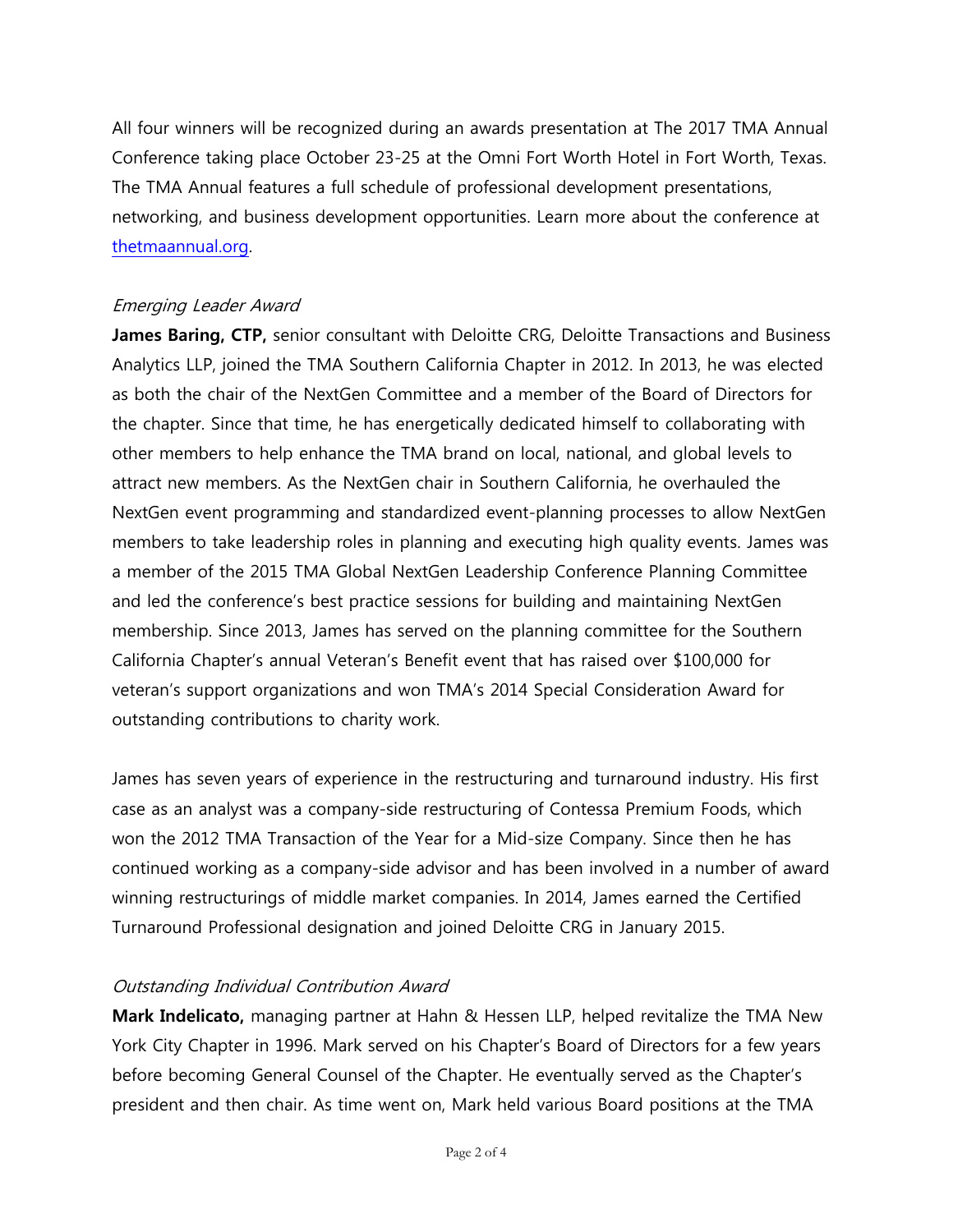Global level, eventually serving as the TMA Global President. Mark was involved in the restructuring of TMA's Certification program. He has remained engaged at both the Chapter and Global levels, contributing his time to keep his Chapter thriving. Mark has been in the industry since 1985 as a restructuring and creditors' rights lawyer.

**Teresa Kohl,** managing director at SSG Capital Advisors, LLC, has helped promote the growth and mission of TMA for nearly two decades. In 2013, Teresa became the first woman to lead the TMA New York City Chapter as President and co-founded the TMA Network of Women (NOW) affinity group. She has created programs and events that foster diversity in leadership and is known in the TMA community to help fellow members expand their networks by facilitating countless connections. Teresa embodies TMA's values and is highly respected in the industry as a restructuring advisor and special situations investment banker.

### Chapter Impact Award

**David Mack, CTP,** principal and managing director at Pathfinder Group, has been actively engaged in the Chicago/Midwest Chapter since 1996 becoming the 9th president of the award-winning chapter in 2001. Since his chapter presidency, he has continued to be an active member of the chapter continually serving as co-chair of numerous committees. Most notably he brought in professional association management, financial controls and reporting, played a significant role in developing the Chapter's Memorial Scholarship Foundation, and drove the development of a very successful revised sponsorship program. David is the founder and a principal member of Pathfinder, an independent private equity sponsor and turnaround consulting firm. Before founding Pathfinder, he was a managing director at MorrisAnderson, a managing partner of White Oak Group. His successful restructuring advisory experience includes roles as CEO, CFO, CRO, board member, and trustee.

#### ###

### **About the Turnaround Management Association**

The Turnaround Management Association [\(turnaround.org\)](http://www.turnaround.org/) is the leading organization dedicated to turnaround management, corporate restructuring, and distressed investing. Established in 1988, TMA has more than 8,300 members in 56 chapters worldwide, including 32 in North America. Members include turnaround practitioners, attorneys, accountants,